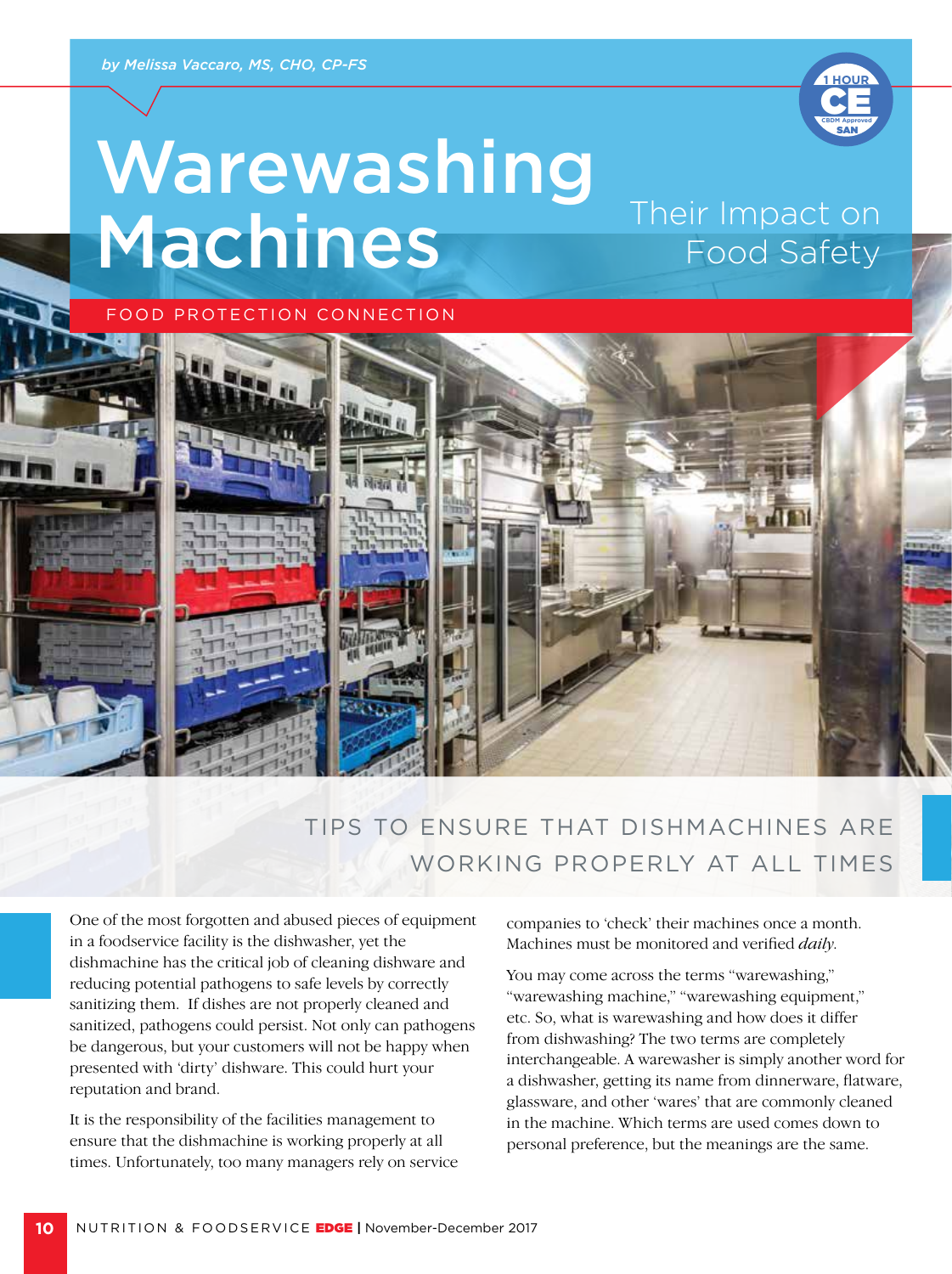

### **What are high temp and low temp machines?**

These two terms refer to the sanitation cycle of the machine. High temp commercial machines use an internal heater to heat water to 180°F in order to kill any microorganisms and effectively remove grease from dishes. Low temp commercial machines rely on a chemical bath, such as chlorine, to sanitize dishes.

#### **HIGH TEMPERATURE** MACHINES

- Use heat to sanitize dishes and glassware.
- Must achieve 180°F at the manifold to meet NSF standards (165°F for stationary rack machines).
- Must achieve 160°F on the plate to be considered sanitized.
- Must have a thermometer installed to measure the temperature of the water at the manifold, where it sprays into the machine.
- Must have a working pressure measuring device and when operational pressure ranging from 5 pounds per square inch to not more than 30 pounds per square inch.
- Facility must have an irreversible registering temperature indicator provided and accessible to measure sanitizing temperature.
- Use slightly more energy than a low temp dishwasher.
- Do not require the regular purchase of chemicals.
- Do not damage flatware and plastics, unless excessive heat is used.
- Flash dry dishes at the end of the wash cycle and shorten air drying time.
- Generally wash dishes faster.
- Occasionally need a booster heater to reach the required sanitizing temperatures.

#### LOW **TEMPERATURE** MACHINES

- Use a chemical bath, usually chlorine, to sanitize dishes and glassware.
- Are less effective at removing grease.
- Are slightly more energy efficient than high temp models.
- Can damage flatware and plastics if chemicals are used at elevated concentrations.
- Require you to purchase chemicals regularly.
- Require the use of proper chemical test strips to measure the chemical concentration.
- Decrease the chance of employee burns or scalding due to lower temperatures.
- Wash water is cooler, but not below 120°F.
- Rinse water should be between 75°F and 120°F.

Within these two types of diswashers—high temp and low temp are various styles of dishmachine. Generally, in the foodservice industry we see conveyor type machines and rack type machines. There may be an undercounter unit in facilities with very limited space or behind bars.

### **Conveyor machines**

are large, cumbersome, powerful, and able to process 350 to 1000 racks every day. These commercial warewashing machines are made of stainless steel and designed for heavy use in cafeterias, hospitals, and other highvolume operations. Many come with microprocessors and easy controls to set washing conditions. There are also ENERGY STAR models to cut down on electricity consumption. They are made in both high temp and low temp models.

*Continued on page 12*



Melissa Vaccaro, MS, CHO, CP-FS is the Vice President of Consulting for PTI Consulting Group, a division of Paster Training, Inc. Vaccaro is a 24 year alum of the PA Department of Agriculture as a Food Program Specialist, and is an Executive Board member for the Central Atlantic States Association of Food and Drug Officials (CASA). She is co-author of the SURE ™ Complete HACCP Food Safety Series.

#### **SANITATION** WEBINAR

*Is Your Storage Area Survey Ready?*

December 6, 2017 9-10 am CST

1 SAN CE Hr.

In this presentation, you will learn about managing foodservice storage areas so they are survey ready. Presenter Melissa Vaccaro will review proper storage methods, including use of cardboard. She will also discuss terminology such as *use-by*, *best if used by*, and *sell by* markings on food products.

#### Register at www. ANFPonline.org

*Co-hosted by ANFP & Reinhart Foodservice*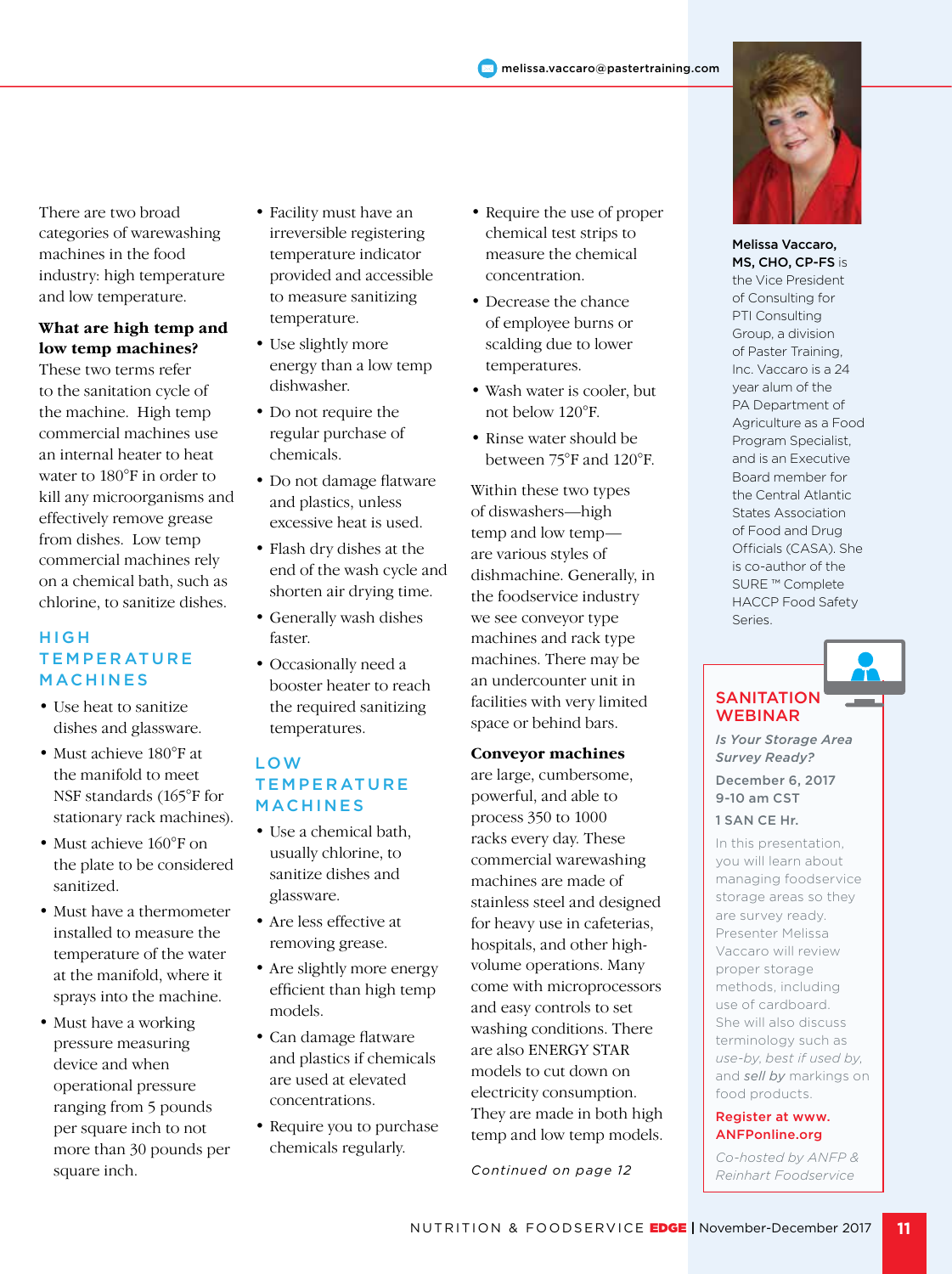**Door type or rack dishwashers** are smaller and designed to connect to a clean dish table or dirty dish table that are attached to each side of the machine. There is no conveyor belt, only a stationary rack. The idea is to fill a compatible rack full of dishes, push it inside the dishwasher, close the door, and run the cleaning cycle. This type of commercial warewasher can typically process 30 to 350 racks every day, making them great for localized operations like mom-and-pop restaurants or those with limited space. You can find these with high and low temp designs.

#### WHAT THE FDA FOOD CODE SAYS ABOUT WAREWASHING MACHINES

- There must be a data plate affixed to the machine indicating the operational specifications, such as temperature for washing, rinsing and sanitizing, pressure required for heat sanitizing machines, and conveyor speed or cycle time.
- Must have mounted temperature measuring device that measures wash, rinse, and final rinse temperatures.
- Must automatically dispense detergents and sanitizers.
- Must incorporate a visual means (or alarm) to verify that detergents and sanitizers are delivered.
- Have side tables/drainboards.
- Machines should be self-draining.
- Warewashing equipment must be maintained clean.
- Wash water temperature must range from 150°F 165°F.
- Hot water sanitizing in a mechanical operation, the temperature of the hot water sanitizing rinse as it enters the manifold may not be more than 194°F, or less than:
	- >For a stationary rack, single temperature machine, 165°F; or
	- >For all other machines, 180°F.
- Low temperature machines using chlorine as a chemical sanitizer should have a concentration between 50ppm and 100ppm and be measured using the appropriate chemical test kits.

The newest addition to the FDA Food Code, as it relates to warewashing machines, is the need to have an 'irreversible registering temperature indicator' provided and accessible. What is this? It's a thermometer that will take the maximum temperature reached and will hold that temperature for viewing even when removed from the

heat source. According to the Food Code, effective mechanical hot water sanitization occurs when the surface temperatures of utensils passing through the warewashing machine meet or exceed the required 160°F. Parameters such as water temperature, rinse pressure, and time determine whether the appropriate surface temperature is achieved. Although the Food Code requires integral temperature measuring devices and a pressure gauge for hot water mechanical warewashers, the measurements displayed by these devices may not always be sufficient to determine that the surface temperatures of utensils are actually reaching 160°F. These gauges are often not working properly on older machines. The regular use of irreversible registering temperature indicators provides a simple method to verify that the hot water mechanical sanitizing operation is effective in achieving a utensil surface temperature of 160ºF.

Several options exist in the irreversible registering thermometer world. You can have a waterproof digital or dial thermometer that you put through the machine or utilize thermal paper or thermal stickers. Digital and dial

thermometers must be calibrated. Waterproofness is also questionable. Thermal labels/stickers are becoming very popular; however, these types of temperature indicating devices are often misunderstood. Let's understand this technology better.

Sanitarians, health departments, and restaurant owners often ask how thermometer test strips are used to test dishwasher sanitation. One of the most common questions asked is why a 160°F temp label/sticker did not change to black when the dishwasher rinse water was set to 180°F. What is important to note in these instances is that the test strip—which is affixed to your plate, glass, or other dishware tests the temperature of the surface it is on. The temperature of a surface is not necessarily equal to the ambient temperature. The rinse water temperature needs to increase the surface temperature of the dishware to 160°F and hold it at or above

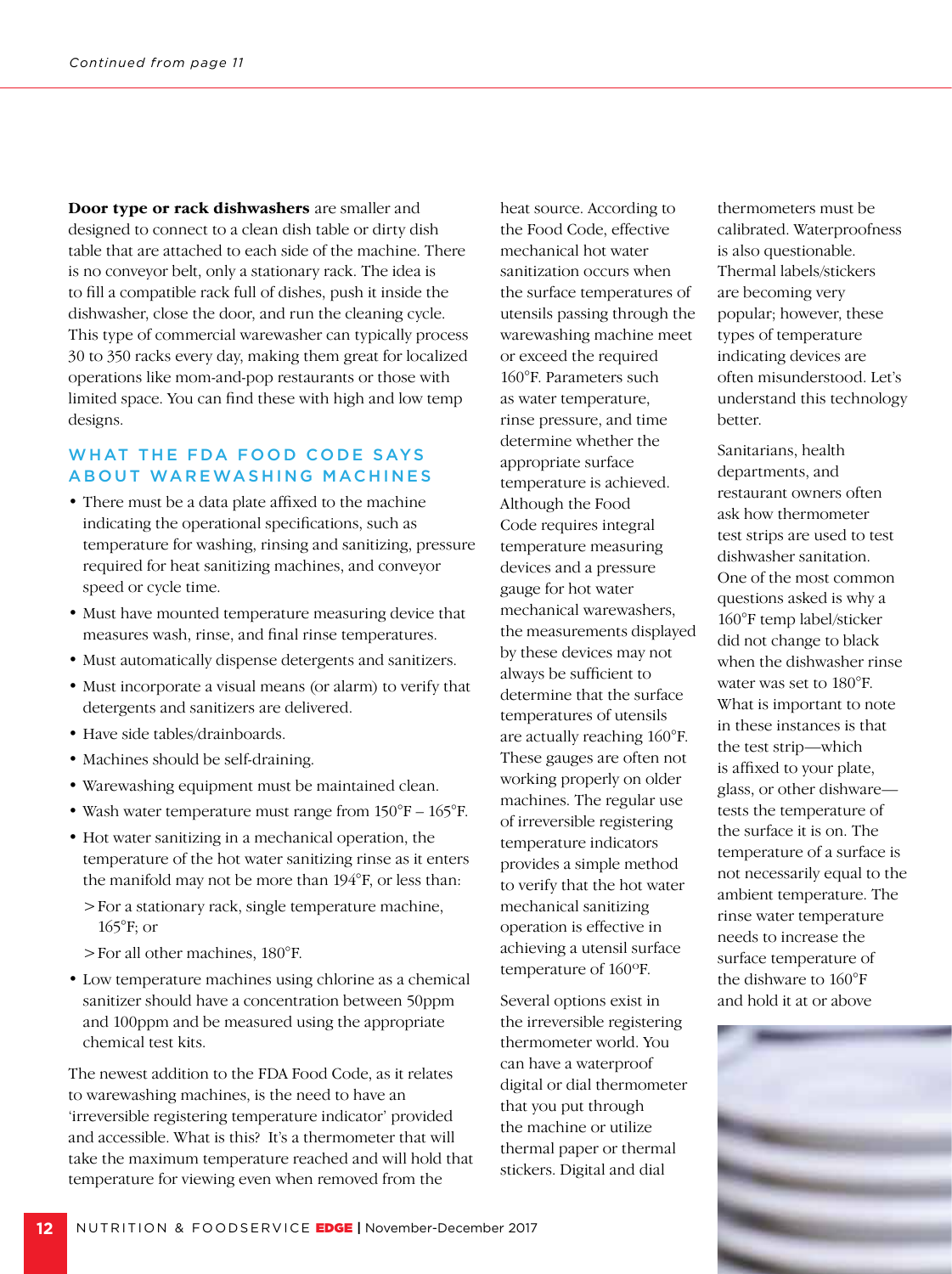

# ADDITION TO THE FDA FOOD

CODE, as it relates to warewashing machines, is the need to have an 'irreversible registering temperature and accessible.

that temperature for at least a few seconds in order for the dishwasher label to indicate that 160°F has been reached. One spray of 180°F water does not guarantee that everything sprayed is instantly brought to 180°F or even to 160°F. It takes time for the temperature to rise to this level. The previous temperature of the dishware and its composition (material, thickness, etc.) affects how rapidly this temperature change occurs. When the temperature sensitive element in a test strip changes to black at its edges only, this indicates that the surface reached 160°F, but for too short of a period for the label to react completely.

Another common question addresses the proper placement of temperature indicators. Placement is important. The label/sticker must be affixed to the surface that is being sanitized. Placing a label on the dishwasher rack would only serve to verify that the rack was sanitized, clearly not the purpose of the test. Affix the label to a clean dish or glass to verify that your dishware is being sanitized. Press firmly and ensure that no air is trapped beneath the label. Make sure that the surface is clean; food debris beneath the label can alter its effectiveness. Do not place the label loose in the dishwasher because the result will not accurately indicate whether or not the dishware has been sanitized. The temperature label must be affixed to a surface.

Sometimes a sanitarian tells a facility owner that they need to use 180°F

test strips in their warewasher. This is incorrect. When someone requests 180°F temperature labels it almost always ends up being a miscommunication between the owner/manager and the sanitarian. The FDA Food Code specifically states that "achieving a utensil surface temperature of 160°F as measured by an irreversible registering temperature indicator" is required. Other Food Code temperature regulations can apply, for instance in dishwashers that operate with chemical sanitation but the general required temperature is 160°F. Chemical sanitation typically requires a thermal test strip of a lower temperature, such as 110°F (43.3°C) or 140°F (60°C).

Take time to review the cleanliness and operation of your warewashing machine daily. Never rely on monthly checks to do that for you. At the start of the day ask yourself: Is the machine and the area around it clean? Is the machine reaching the proper temperatures to clean and sanitize properly? If sanitizer is used, is it at the proper concentration? Is my staff today trained to work the dish room in a manner to achieve proper sanitation with no cross-contamination?

The dishmachine, dish room, and yes, even the dishwasher are very important contributors to the sanitary operation of your facility. Failure to control this area could result in a foodborne illness. E

- *1. 2013 FDA Food Code*
- *2. Food Safety: Cleaning and Sanitizing. Department of Family and Consumer Sciences. NC State University, Raleigh, NC* SOURCES<br>2013 FDA Food Code<br>Food Safety: Cleaning and Sanitizing. Department of Family and Consumer<br>Sciences. NC State University, Raleigh, NC